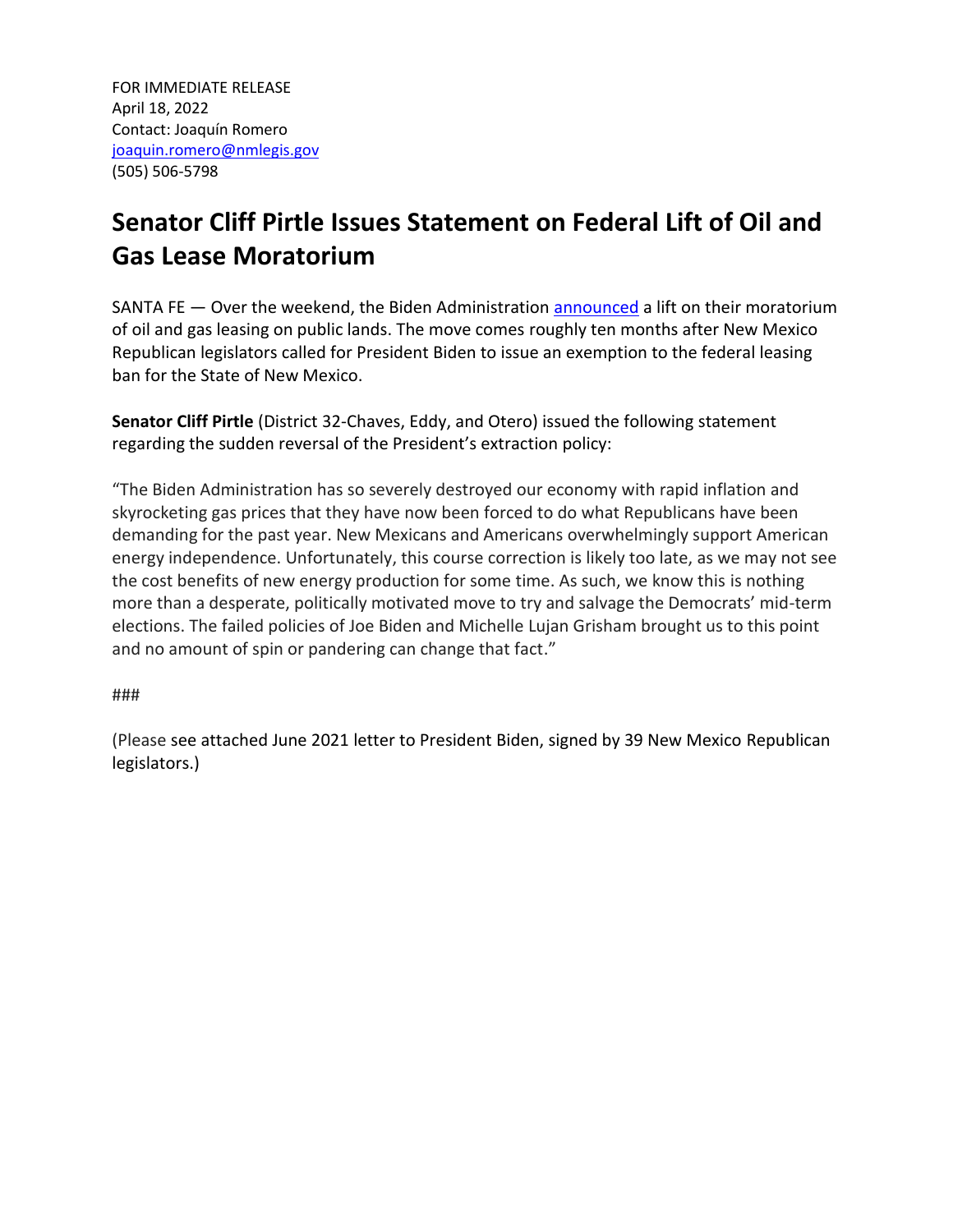

## New Mexico State Legislature

STATE CAPITOL Santa Fre

June 10, 2021

The Honorable Joseph R. Biden, Jr. **President of the United States** The White House 1600 Pennsylvania Avenue, NW Washington, D.C. 20500

Dear Mr. President:

It has come to our attention that 24 state legislators from New Mexico recently sent you a letter expressing their "strong support" for your decision to institute a pause and review of federal fossil fuel programs in relation to your Administration's climate change goals. We are writing to express a different and contrary perspective as we believe any extension of the current pause and review policy will have a devastating impact on New Mexico, especially on the students, families, and teachers who are part of our state's public education system. Therefore, just as our Democratic Governor requested in March 2021, we respectfully ask that New Mexico's fossil fuel production and any associated federal permitting and leasing activities be exempt from all future regulatory moratoriums.

The letter from our legislative colleagues failed to mention that roughly 40 percent (nearly \$3 billion) of our state's annual operating budget is directly attributable to the revenues generated by our fossil fuel industries. In turn, a major recipient of these oil and natural gas revenues is our state's public education system. Any significant revenue reduction caused by imposing fossil fuel production limitations would result in catastrophic cuts to our K-12 schools. We are puzzled by our colleagues' desire to diminish this important revenue source for our schools at a time when the State Legislature is grappling with a District Court order to increase funding to public education to address long-time disparities in educational opportunities for at-risk and minority students. It is simply impossible, unless massive tax increases are levied on every New Mexican taxpayer, to eliminate oil and gas revenues and still finance our public schools.

Our colleagues also stated in their letter that moving to a greater reliance on "clean energy" will somehow generate new opportunities for good paying jobs for the thousands of oil and natural gas employees who will ultimately be displaced. Such a statement is not supported by any data currently available. In fact, according to a recent Federal Reserve report, most of these fossil fuel industry jobs will move to Texas where a vast majority of the oil and gas production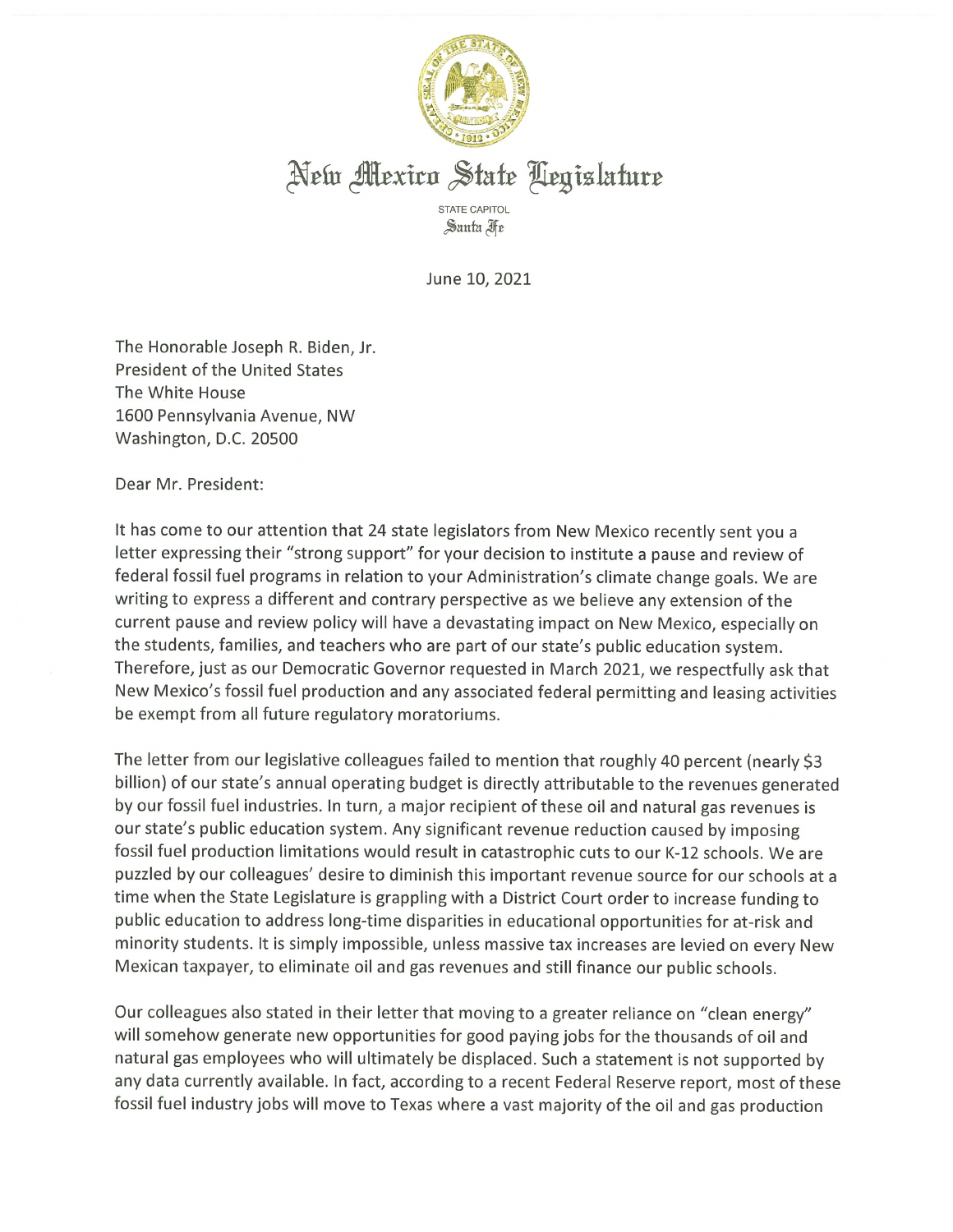occurs on private land, outside the jurisdiction of federal land regulators. Further, according to the New Mexico Department of Workforce Solutions (the state's employment services agency), there are some 8,500 jobs potentially available in the wind/solar industries as a result of the "transition" away from fossil fuels. This number of new jobs pales in comparison to the 134,000 jobs that will be lost in the New Mexico petroleum industry during such a "transition."

Although the letter makes reference to the need for New Mexico to be committed to a deliberate and planned transition from our overdependence on fossil fuels to fund our state's budget priorities, it should be noted there is no coherent plan in place to generate substitute revenues for those currently being created by New Mexico's oil and natural gas production. Various commissions and advisory bodies have been discussed and created, but transitioning to this utopian "green energy economy" will take decades and there is simply no way to guarantee these desired new energy jobs will ever become reality. Every New Mexico governor for the past 20 years has spoken about diversifying our state's economy away from oil and gas. However, because we are a state with insufficient capital for business development, a consistently poorly rated public school system, and an ever increasing violent crime rate, none of these governors have been able to match progress with their rhetoric.

The most troubling aspect of the letter from our legislative colleagues is the lack of any intellectual consistency or veracity. For example, the signatories claim they want to deemphasize oil and natural gas production, yet they praise potential efforts to increase revenues from higher federal royalty payments and rent systems. It simply makes no sense to argue that higher revenues are possible from an industry that they wish to put out of business. Another example is their failure to mention that it is mathematically impossible for any climate change policy limited to New Mexico to have any meaningful impact on climate change or on the atmosphere of the planet. This reality was recently echoed by former Senator John Kerry when he stated that the United States acting alone will not be enough to address climate change "when almost 90 percent of all of the planet's global emissions come from outside of U.S. borders." Senator Kerry added, "We could go to zero tomorrow and the problem isn't solved."

And finally, it is also important to note the inconsistency inherent in the letter when the legislators express concern about the problem of orphaned wells in New Mexico. While there is bipartisan agreement that the problem needs to be addressed, it is worth noting that these policymakers have made no legislative effort to require bonding on New Mexico's wind farms on private land where most are situated. The fact is, the decommissioning of a wind turbine is about \$250,000 - far more than plugging an abandoned well.

New Mexico is a glorious place to live and we are proud of our diverse cultures, our stunning landscapes and sunsets, and our friendly, hard-working people. We cannot devastate our economy and our livelihoods by supporting a federal regulatory scheme that fails to recognize the importance of our state's oil and gas industry, and the jobs and the revenues it generates to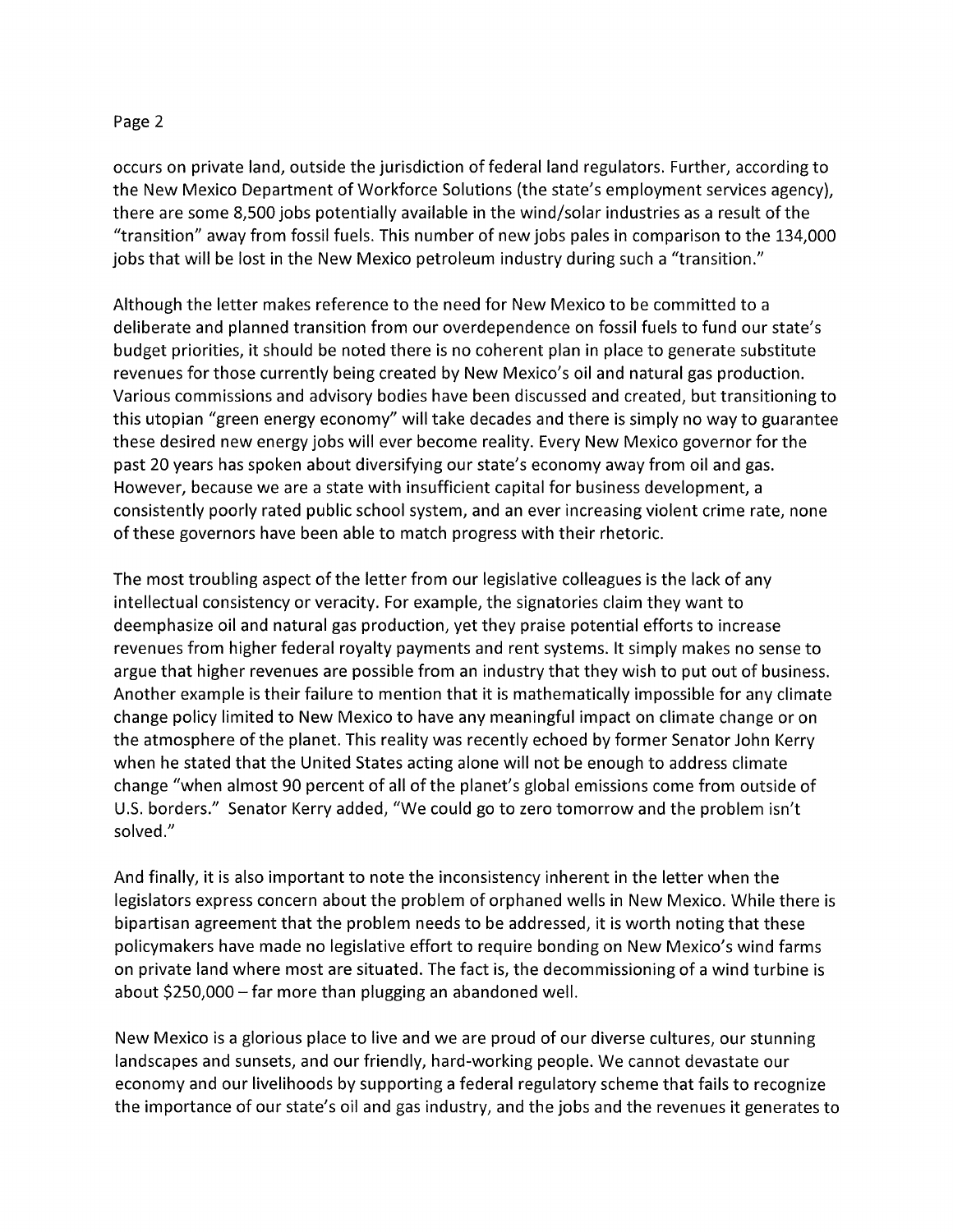provide needed services for our citizens. We are also respectful of our Native American, Hispanic, and other minority populations. It is important to understand that the coal industry for years provided thousands of good jobs for Native populations in the northwest part of our state and that Hispanic families have moved to southeastern New Mexico to take advantage of the high-paying jobs in the oil patch.

It is time for us as policymakers, who represent families and business people across our great state, to stand up and provide a reality-based response to the political posturing and grandstanding that was represented by this troubling letter sent by 24 of our legislative colleagues. It is also time for both state and federal governments to work together in adopting an all-energy policy where traditional fossil fuels and alternative energy can be included in a comprehensive effort to secure our nation's energy future. We look forward to working with your Administration to make such an effort a reality.

Respectfully yours,

Gregory A. Baca Senate Republican Leader

Craig W. Brandt

Senate Republican Whip

**Mark Moores** Senate Republican Caucus Chair

William F. Burt **State Senator District 33** 

WATELRIXManand

Crystal R. Diamond **State Senator District 35** 

ámes G. Townsend House Republican Leader

∕Kod Montoya House Republican Whip

Rebecca Dow House Republican Caucus Chair

**Gail Armstrong** State Representative District 49

Álonzo Baldonádo State Representative District 8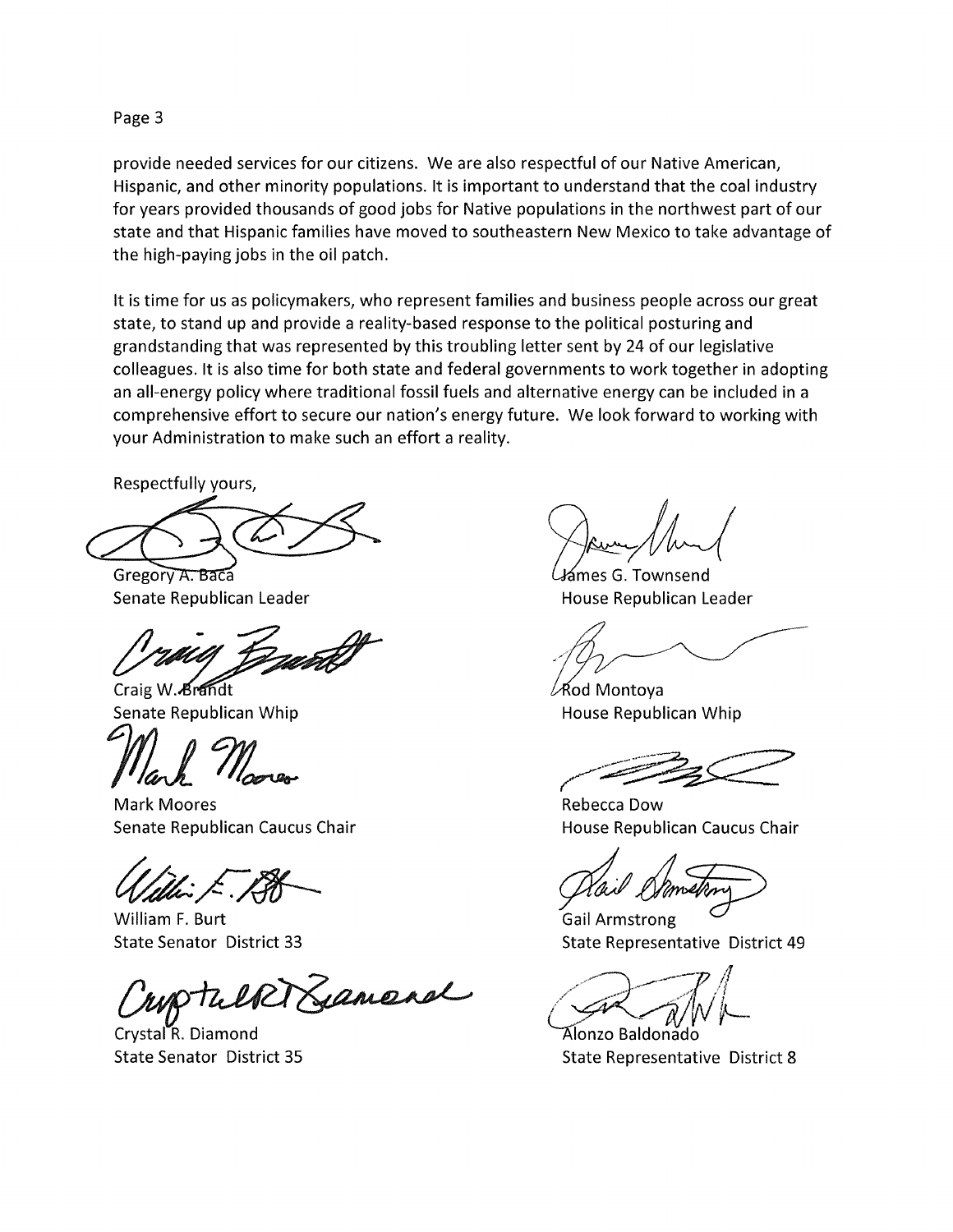David M. Gallegos State Senator District 41

ౌ

Ron Griggs **State Senator District 34** 

Stuart Ingle **State Senator District 27** 

Bay G. Vernan

Gay G. Kernan **State Senator District 42** 



Steven P. Meville State Senator District 2

Cliff R. Pirtle State Senator District 32

Joshua A. Sanchez **Wate Senator District 30** 

Gregg Schmedes **State Senator District 19** 

2. Hock

Rachel A. Black State Representative District 51

Cothygun Novich Brown

Cathrynn N. Brown **State Representative District 55** 

Jack Chatfield State Representative District 67

Call Cont

Zachary J. Cook State Representative District 56

Randal S. Crowder State Representative District 64

Candy Apine Emell

Candy Spence Ezzell State Representative District 58

Kelly J. Fajardo State Representative District 7

Jason C. Harper State Representative District 57